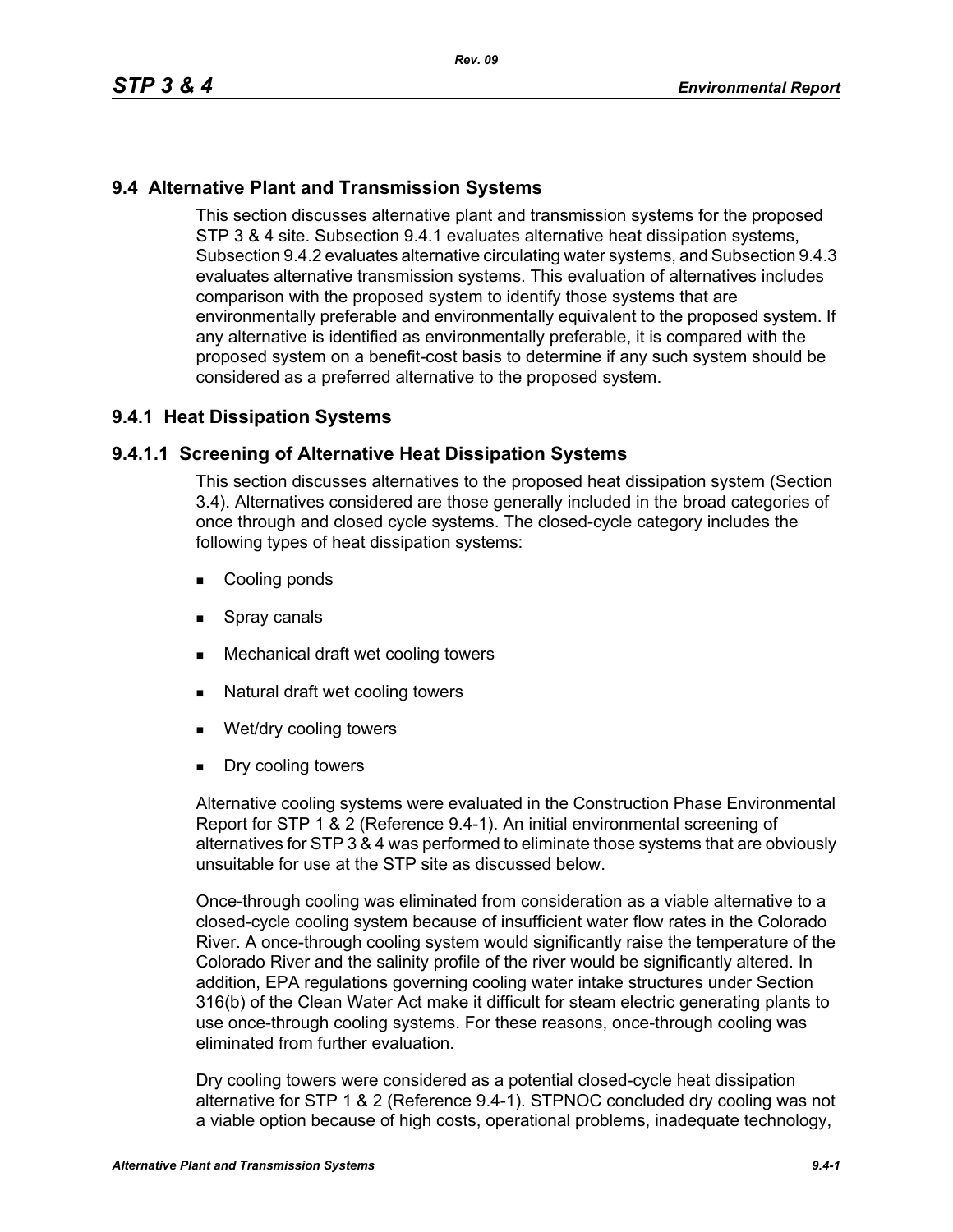and a lack of sufficient operating experience with large nuclear generating units. In its preamble to the final rule addressing cooling water intake structures for new facilities (66 FR 65256; December 18, 2001), EPA rejected dry cooling as the best available technology for a national standard for similar reasons. Dry cooling carries high capital and operating and maintenance costs. Manufacturers of large steam turbines have not yet developed turbine designs for reliable and efficient operation over the wide range of backpressures required for dry cooling towers. Dry cooling has a detrimental effect on electricity production by reducing the efficiency of steam turbines. Dry cooling requires the facility to use more energy than would be required with wet cooling towers to produce the same amount of electricity. This energy penalty is most significant in the warmer southern regions during summer months (periods of maximum dry-bulb temperature) when the demand for electricity is at its peak, such as the location of the STP facility. The energy penalty would result in an increase in environmental impacts as replacement generating capacity would be needed to offset the loss in efficiency from dry cooling. EPA concluded that dry cooling is appropriate in areas with limited water available for cooling or where the source of cooling water is associated with extremely sensitive biological resources (e.g., endangered species, specially protected areas). The site-specific conditions do not warrant further consideration of dry cooling for STP 3 & 4.

Four closed-cycle evaporative cooling tower systems, a closed-cycle spray canal, and a closed-cycle cooling reservoir were evaluated in detail for STP 1 & 2, including their economic costs and environmental impacts. These same alternatives are considered for STP 3 & 4. A screening comparison of the alternatives is provided in Table s 9.4-1 and 9.4-2. The analysis presented in the Construction Phase Environmental Report for STP 1 & 2 considered alternative systems for two net 1250 MWe nuclear generating units. The relative impacts of the heat dissipation system alternatives would be similar for the ABWR units (net 1300 MWe each) proposed as STP 3 & 4. Consequently, the evaluation presented in the Construction Phase Environmental Report for STP 1 & 2 (Reference 9.4-1) serves as the basis for the comparison of heat dissipation alternatives for STP 3 & 4.

# **9.4.1.1.1 Cooling Pond**

This section describes and evaluates the feasible alternative heat dissipation systems that use a closed-cycle cooling reservoir. As described in Section 3.4, a closed-cycle cooling system using the existing Main Cooling Reservoir (MCR), supplemented by mechanical draft cooling towers, is the preferred alternative for STP 3 & 4. Because of the intermittent nature of makeup water pumping operations (see Section 3.4), storage capacity is required to account for losses that occur during periods when no makeup water is available to offset them. In a simulated operation of the MCR over the projected 40-year operating life of STP 1 & 2 (Reference 9.4-1), STPNOC determined that a maximum storage volume of 162,400 acre-feet was required. An additional 24,600 acre-feet are required to provide sufficient cooling surface area to maintain reasonable plant efficiency for STP 1 & 2 following the worst drought period on record.

As an alternative to the 7000-acre surface area selected for the MCR, a reduced MCR area of 3500 acres was previously considered as part of the initial STP 1 & 2 site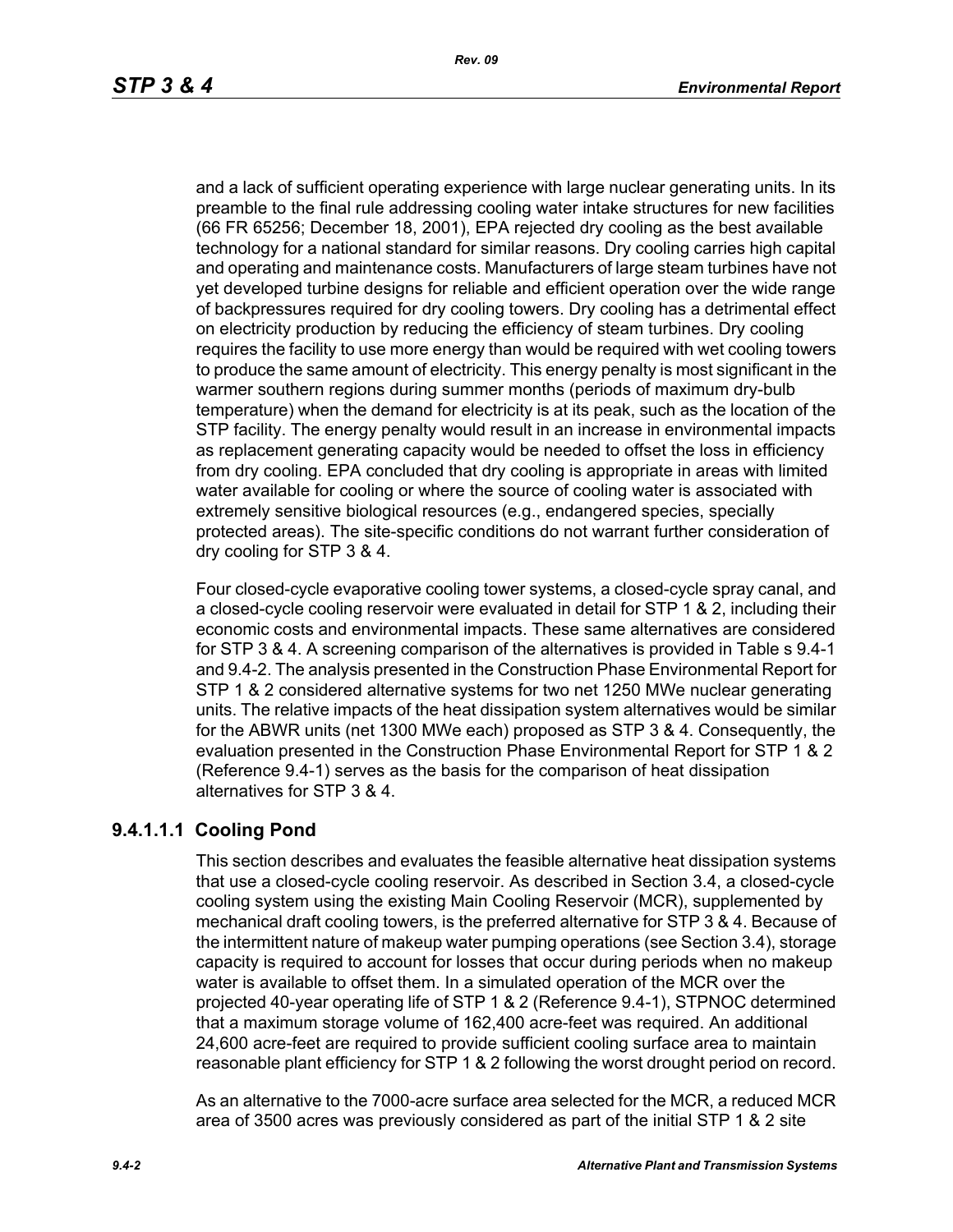evaluation. The reduction in MCR surface area reduced the net natural evaporative losses; however, the remaining losses still resulted in an estimated total storage requirement of 126,000 acre-feet. This storage volume would require a normal operating elevation for the reduced area MCR of 58.3 ft mean sea level (MSL). STPNOC considered a normal maximum operating level higher than approximately 49 feet MSL to be impracticable given the limitations on plant layout and design. The potential effects resulting from a breach of the MCR embankment and the subsequent rush of water into the plant and the economics of the embankment construction make the higher operating level impractical. Consequently a 7000-acre reservoir was selected as the design basis for the STP site.

STPNOC concluded in the STP 1 & 2 construction phase ER that the 7000-acre MCR would provide adequate cooling capacity for a design thermal load of approximately 5000 MWe. This is roughly the combined load of STP 1 & 2 (two 1250 MWe units) and 3 & 4 (two 1300 MWe units). STPNOC recently reevaluated the thermal performance of the MCR and concluded the cooling capacity was adequate to support the heat load of STP 1 & 2 and STP 3 & 4.

Makeup water would be pumped to the MCR on an intermittent basis from the estuarine portion of the Colorado River. If necessary, blowdown from the MCR would be discharged to the river. The makeup and blowdown requirements for the MCR are described in Section 3.4.

For the spray canal and cooling tower alternatives in the STP 1 & 2 construction phase ER, STPNOC evaluated the withdrawal of makeup water from the freshwater portion of the Colorado River upstream of the Fabridam near Bay City, and transport of this water supply to the STP site via canal. Because of water availability considerations and thermal regulations for the Colorado River, STPNOC had estimated an 1800-acre storage reservoir for makeup water and a 325-acre holding reservoir for blowdown would be required to operate the spray canal and cooling tower alternative systems for STP 1 & 2 (Reference 9.4-1). For the application of these alternative heat dissipation systems to STP 3 & 4, STPNOC assumed the MCR could perform the functions of the additional reservoirs and the only land requirements would be those associated with the cooling system components (e.g., spray canal or cooling towers, piping, intake and return structures). Other attributes of these heat dissipation alternatives are described in the following sections.

# **9.4.1.1.2 Spray Canal**

This alternative would add a new canal equipped with an array of spray modules to promote evaporative cooling. The spray canal evaluated for STP 1 & 2 had an effective length of 20,250 feet and a width of 200 feet. The power spray modules would be placed in rows of four across the canal and spaced approximately 180 feet apart in the direction of flow in the canal. Each spray module would contain a single nozzle powered by a 75-horsepower motor. Each pass would consist of a row of four spray nozzles across the canal. The canal would contain 448 power spray module units and 112 passes with each module floating on the surface of the water.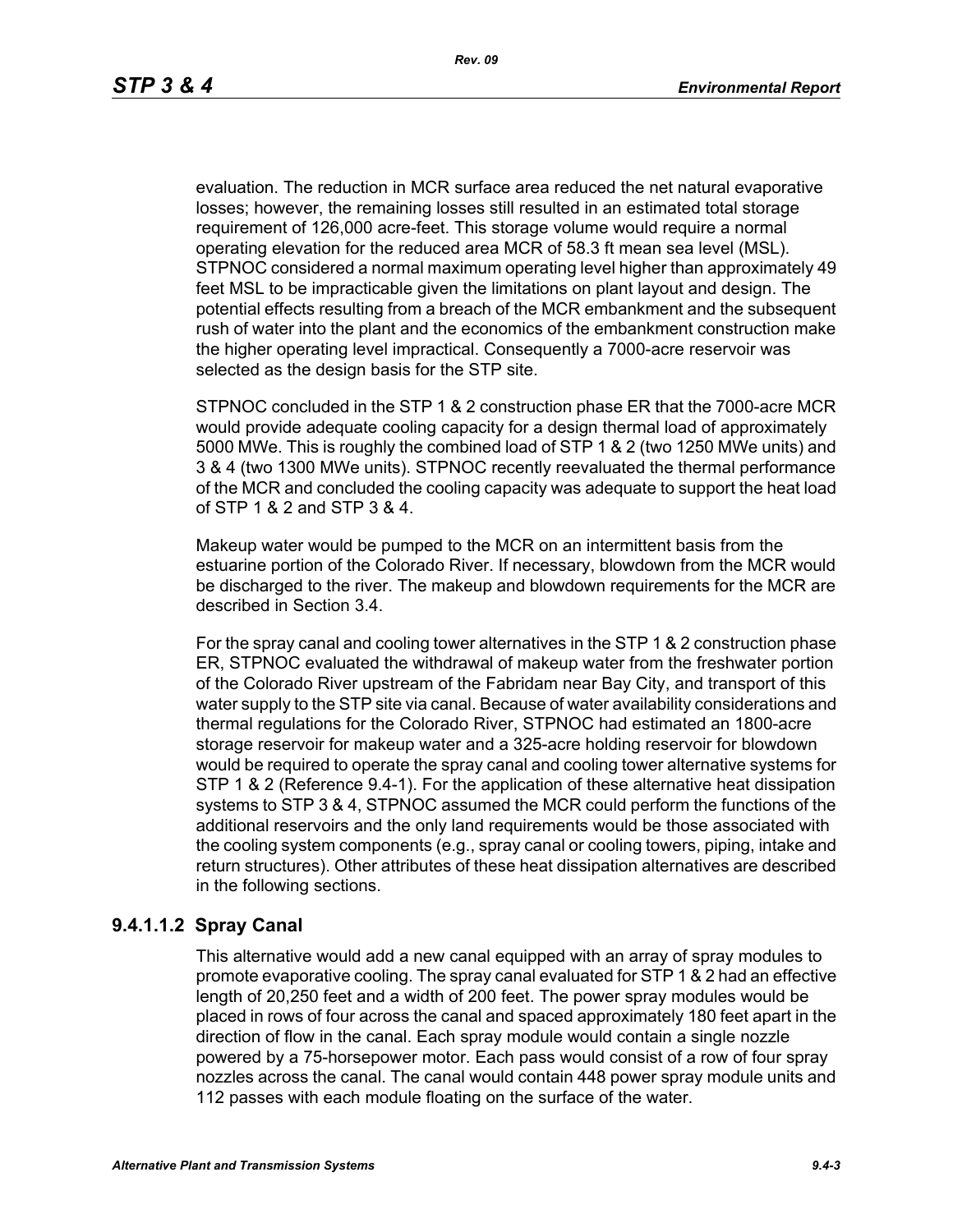*Rev. 09*

Condenser water would be cooled by pumping the water in the canal through the spray nozzles, thereby breaking the water into small droplets. The spray from each nozzle would rise to a height of approximately 16 feet and fall in a circular pattern with a diameter of approximately 50 feet at the surface of the canal. Since the water droplets are cooled by evaporation and by sensible heat transfer, due to increased surface area of the water droplets, the water temperature falling back into the canal is reduced. Circulation of the cooling air would be provided by the prevailing wind at the ambient temperature and by the vertical velocity resulting from the increased buoyancy of the warm, moist air.

# **9.4.1.1.3 Mechanical Draft Wet Cooling Towers**

This alternative consists of three towers, each containing 12 cells, for each nuclear generating unit. The towers would be located with their longitudinal axes parallel to the direction of prevailing wind to minimize aerodynamic downwash of the exhaust plumes to ground level and to enhance the merging of the exhaust plumes from adjacent cells, increasing the plume rise. Ground-level fogging and icing would be minimized as would the channeling of moist air from the exhaust of one tower to the intake of another. A fan would be located near the top of each cell, to draw ambient air into and through the cell. The warmed water from the condenser would be cooled by evaporative and sensible heat transfer by contact with the ambient air in the fill (packing) section of each cell.

# **9.4.1.1.4 Natural Draft Wet Cooling Towers**

This alternative consists of a single hyperbolic tower, 500 feet high, for each nuclear generating unit. The density difference between the ambient air outside the tower and the warm moist air inside would provide the driving force for the air circulation through the tower. The natural draft tower must be relatively tall to achieve adequate air flow rates through the tower. Circulating water leaving the condenser is sprayed by nozzles into the fill section of the tower, where the droplets are brought in contact with the circulating air. The water is cooled through evaporative and sensible heat transfer. Because of the relatively high release points and the buoyancy of the plumes from natural draft towers, recirculation of the exhaust between towers is generally not encountered. The positioning of natural draft towers within the STP site boundaries is less critical than for other evaporative heat dissipation alternatives.

# **9.4.1.1.5 Mechanical Draft Wet/Dry Cooling Towers**

This alternative consists of four towers, each containing 12 cells, for each nuclear generating unit. Similar to the mechanical draft towers discussed previously, these towers would be located with their longitudinal axes parallel to the direction of prevailing wind to minimize recirculation of the exhaust plume. STPNOC evaluated a parallel path variety of wet/dry cooling towers in which the air-cooled heat exchanger is located above an evaporative wet section. The wet section of the tower would be similar to that of the mechanical draft wet tower described above. Warmed water from the condenser first passes through the tube side of the air-cooled heat exchanger, where it is cooled by a stream of ambient air. A fan located above the dry section draws the ambient air through the tower. The partially cooled water then passes through the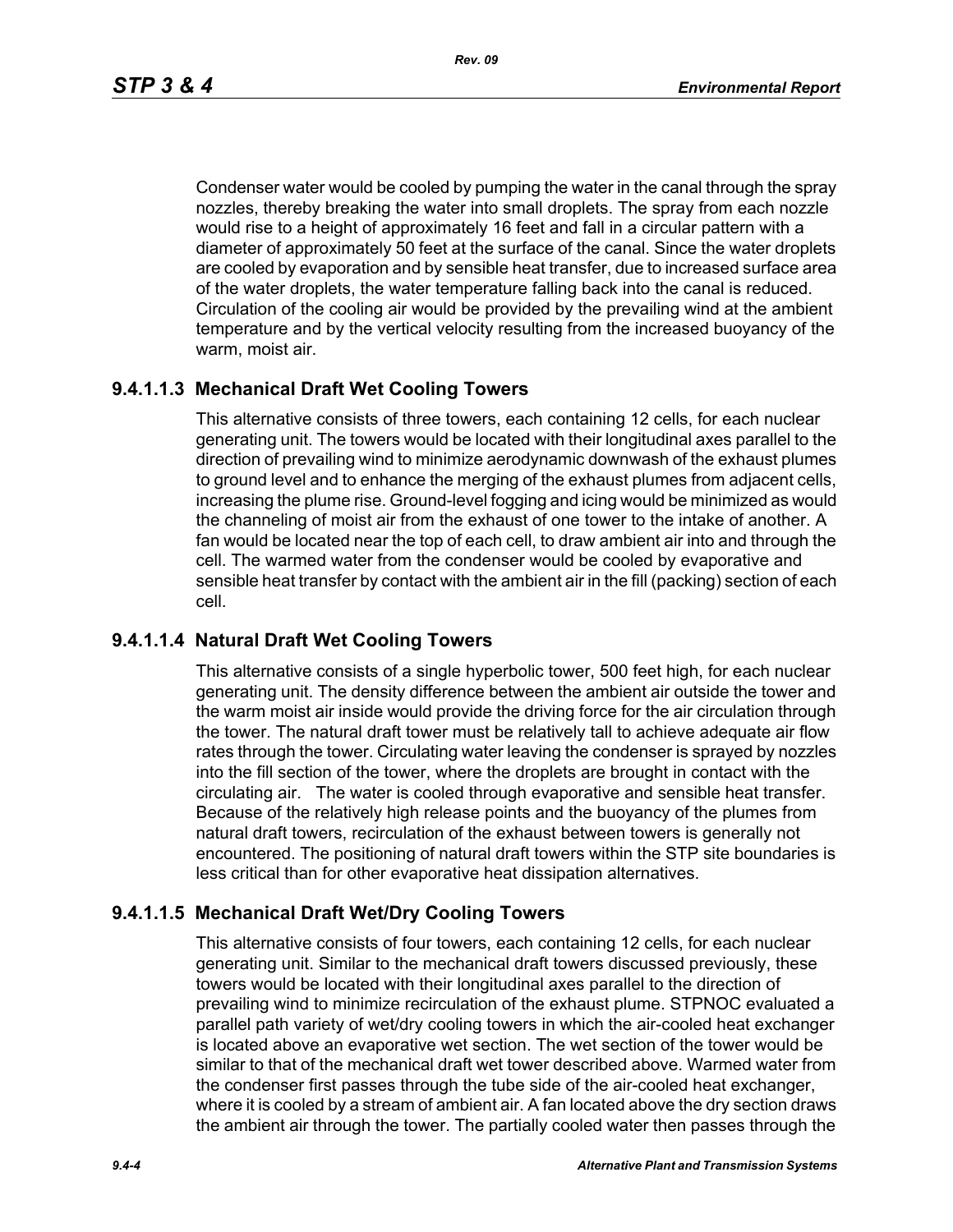wet section of the tower, where it is further cooled by evaporative and sensible heat transfer. The air streams from both the wet and dry sections of the tower are thoroughly mixed before being exhausted to the atmosphere. The mixed exhaust stream is in an unsaturated condition which reduces the potential for fogging. For the type of wet/dry towers under consideration, the relative humidity of the exhaust air would be approximately 70% over the entire range of operating conditions.

This type of cooling tower is used primarily in areas where plume abatement is necessary for aesthetic reasons or to minimize fogging and icing produced by the tower plume. Wet/dry cooling towers use approximately two-thirds to one-half less water than wet cooling towers (Reference 9.4-2). Neither of these advantages is significant for the STP site. Additionally, somewhat more land is required for the wet/dry cooling tower because of the additional equipment (fans and cooling coils) required in the tower assembly. The same disadvantages described above for dry cooling towers would also apply to the dry cooling portion of the wet/dry cooling tower. The dry cooling process is not as efficient as the wet cooling process because it requires the movement of a large amount of air through the heat exchanger to achieve the necessary cooling. This movement is accomplished by fans. This results in less net electrical power for distribution. Consequently, there would be an increase in environmental impacts because a replacement generating capacity would be needed to offset the loss in efficiency from dry cooling.

### **9.4.1.1.6 Fan-Assisted Natural Draft Cooling Towers**

Fan-assisted natural draft towers combine some of the characteristics of mechanical and natural draft towers. This alternative consists of three cooling towers for each nuclear generating unit. For STP 1 & 2, STPNOC had evaluated a tower height of 176.5 feet and base diameter of 206 feet. Each tower is equipped with a single fan near the exit of the tower. Air circulation is achieved by both the forced draft produced by the fan and the natural draft resulting from the difference in density between air inside and outside of the tower. Recirculation of warm moist air between towers would occur infrequently given the discharge height of the tower.

### **9.4.1.2 Analysis of Alternative Heat Dissipation Systems**

Six closed-cycle cooling systems are considered suitable heat dissipation systems for the STP site and are evaluated in detail. A cooling pond (the MCR) was selected as the preferred alternative and evaluated in Chapters 4 and 5 of the ER. In accordance with NUREG-1555, the five alternative heat dissipation systems were evaluated for land use, water use, and other environmental requirements. The screening comparison of these alternatives is presented in Tables 9.4-1 and 9.4-2. None of the alternative systems is considered environmentally preferable to the MCR, which is the proposed heat dissipation system for STP 3 & 4.

#### **9.4.2 Circulating Water Systems**

In accordance with NUREG-1555, this section considers alternatives to the following components of the plant circulating water system:

intake systems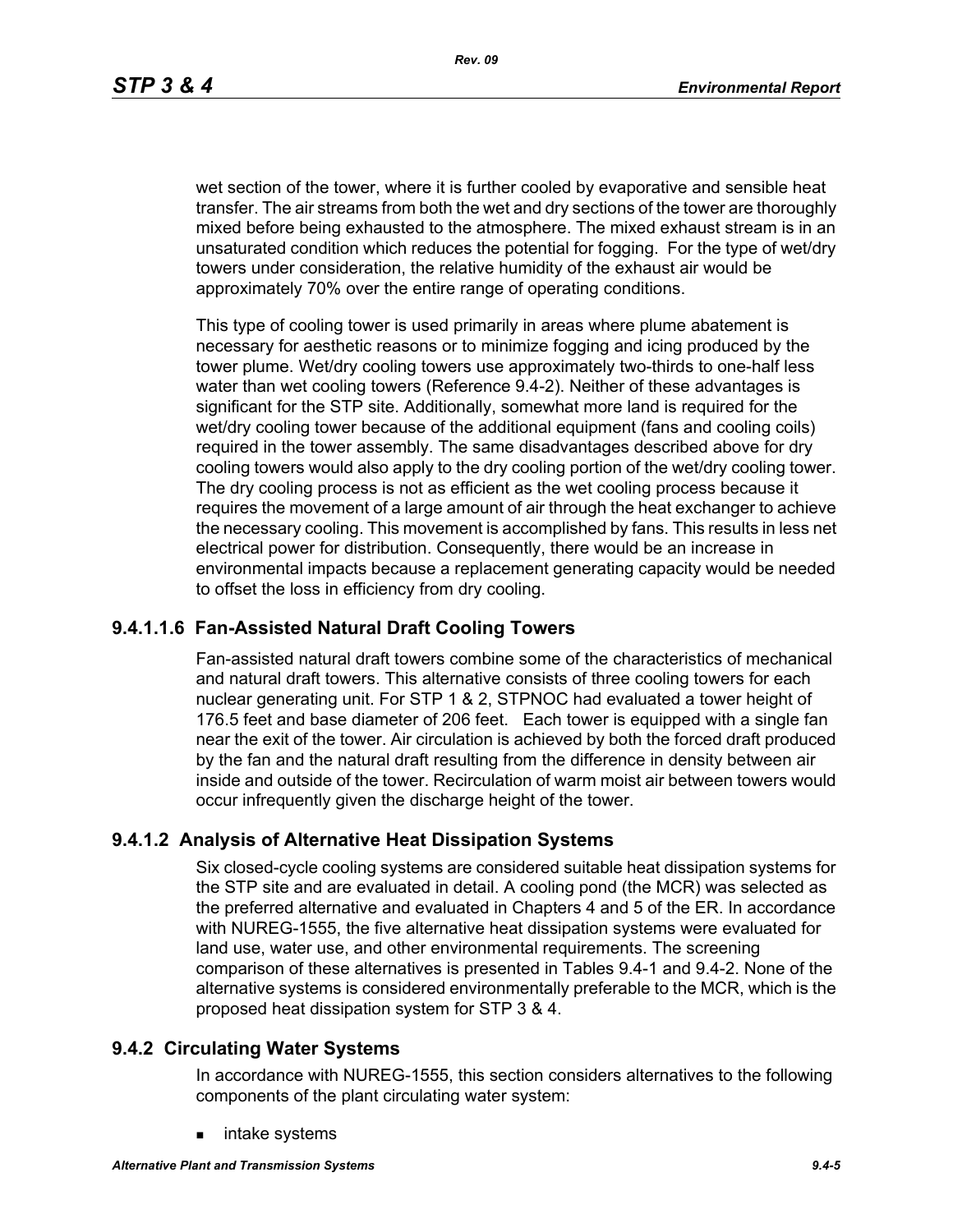- discharge systems
- water supply
- water treatment

NUREG-1555 indicates that the applicant should consider only those alternatives that are applicable at the proposed site and are compatible with the proposed heat dissipation system. As discussed in Section 9.4.1, six closed-cycle cooling systems are considered viable heat dissipation systems for the STP site.

Heat dissipation with each of the alternative systems relies on evaporation for heat transfer. The water from the cooling system lost to the atmosphere through evaporation must be replaced. In addition, this evaporation would result in an increase in the concentration of solids in the circulating water. To control solids, a portion of the recirculated water must be removed, or blown down, and replaced with fresh water. In addition to the blowdown and evaporative losses, a small percentage of water in the form of droplets (drift) would be lost from the cooling tower systems. Makeup water pumped from the Colorado River intake structure (Subsection 9.4.2.1) would be used to replace water lost by evaporation, blowdown, and drift from the cooling systems. Blowdown water would be returned to the river via a discharge structure at the shoreline (Subsection 9.4.2.2).

#### **9.4.2.1 Intake Systems**

Standard technical practice was followed in siting and designing the makeup water intake structure at the Colorado River for the original plant. The intake structure was designed originally to serve four units, so no additional design modifications are required for this project. The intake bays, fish screens, trash racks, and bypass system are already operational for STP 1 & 2. The refurbishment of the intake structure to accommodate STP 3 & 4 will consist of installing new pumps and traveling screens in existing housings.

As described in Subsection 5.3.1.2, when required, water will be pumped from the Colorado River through a shoreline intake system at 0.5 feet per second, and passed through trash racks and through traveling screens with a 3/8-inch (9.5 millimeters) mesh. The traveling screens will operate intermittently to coincide with the intermittent withdrawal of river water. Fish collected on the screens can be returned to the river by being washed off and sluiced through a fish bypass pipe. The point of return is at the downstream end of the intake structure, approximately 0.6 meters (2 feet) below normal water elevation.

Approach and through-screen velocities are regulated by EPA and the states and subject to review under best management practices (40 CFR 401.14). The approach velocity for STP 1 & 2 was designed to be 0.5 feet per second (Subsection 5.3.1.2). The approach velocity of 0.5 feet per second is not expected to change when STP 3 & 4 become operational (Subsection 5.3.1.2). Alternate locations for the STP 3 & 4 water intake would increase the amount of land impacted by construction. In addition, pumping costs could increase because of a longer distance from the makeup water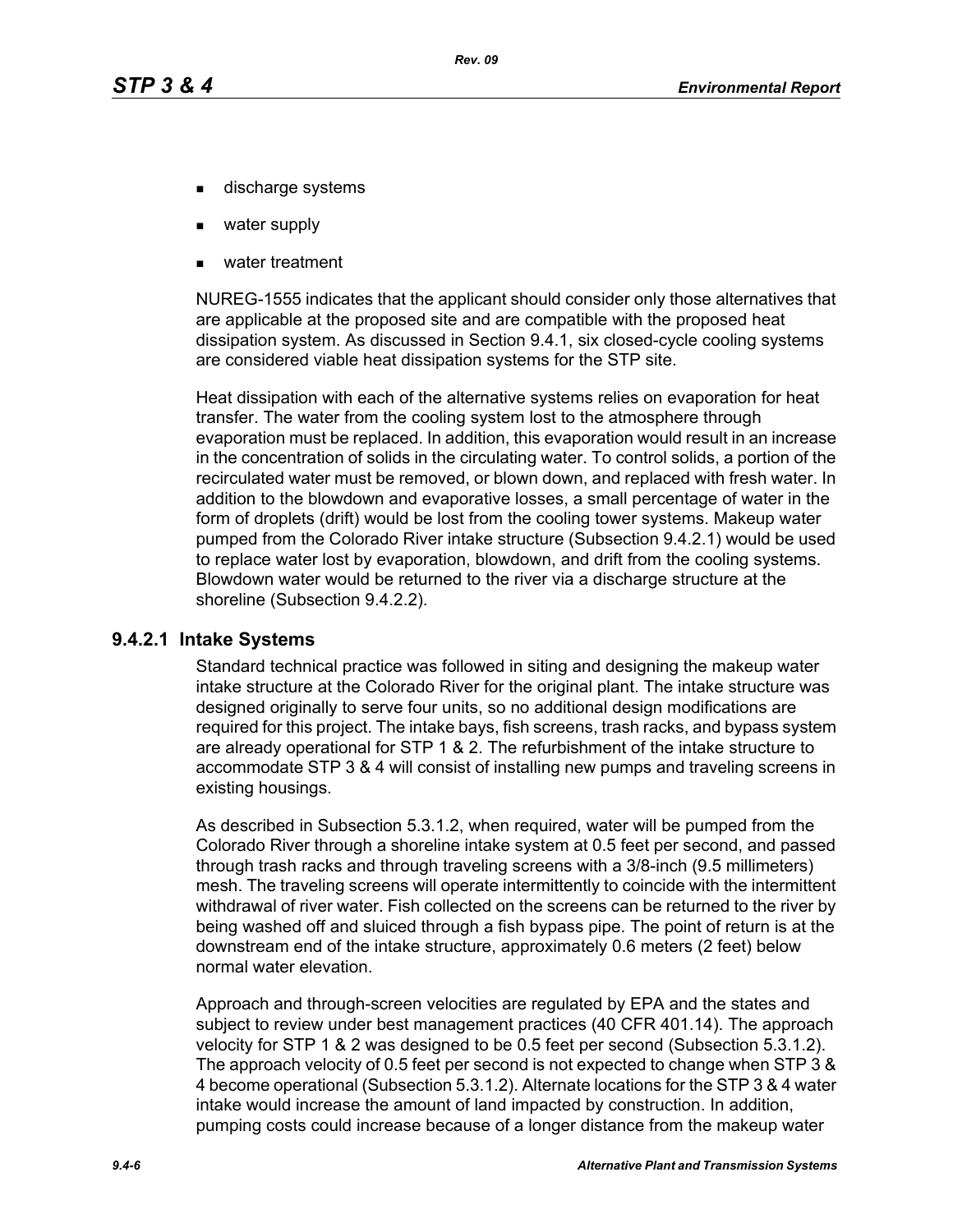intake to the MCR. No environmentally preferable alternatives to the use of the existing makeup water intake structure or alternative locations for a makeup water intake structure were identified.

As part of the proposed heat dissipation system, STPNOC considered four potential designs/locations for the STP 3 & 4 circulating water intake structure at the MCR.

- **D** Option 1 Intake structure located along the dike separating the STP 1 & 2 circulating water intake structure and return.
- $\Box$  Option 2 Intake structure located to the west of the combined STP 1 & 2 and STP 3 & 4 circulating water return flows, intakes and discharges separated by dikes.
- **D** Option  $3$  Offshore intake positioned directly south of the STP 1 & 2 intake structure. Piping from intake to run through the dike to a shoreline structure located to the west of the STP 1 & 2 intake
- **D** Option  $4$  Intake structure located immediately adjacent to the STP 1 & 2 intake structure, portion of dike removed to accommodate placement of STP 3 & 4 intake structure between STP 1 & 2 intake and discharge outfall

Table 9.4-3 provides a comparison of these alternative circulating water intake designs/locations. Option 1 was selected as the preferred alternative. Each of the other options had at least one factor (cooling efficiency, construction cost, interference with ongoing plant operations) that prevented it from being a viable option. None of the other options were environmentally preferable to the proposed design.

# **9.4.2.2 Discharge Systems**

As described in Section 3.4, the circulating water system for STP 3 & 4 would be a closed-cycle cooling reservoir system. All cooling system discharges, including blowdown from the mechanical draft cooling towers that serve as the Ultimate Heat Sink (UHS), would be discharged to the MCR via a new circulating water return. The design is similar to the existing circulating water return for STP 1 & 2. No environmentally preferable alternatives to the proposed return were identified.

A dike will separate the circulating water intake structure and return to avoid recirculation and to promote cooling efficiency by lengthening the cooling water flow path. The new circulating water return from STP 3 & 4 would be located adjacent to the existing STP 1 & 2 return. The location of the return and placement of dikes would be determined by the location of the circulating water intake structure for STP 3 & 4 and associated pipe routing (see Subsection 9.4.2.1).

MCR water quality, and thus the quality of any blowdown water from the MCR, is maintained by selective diversion from the Colorado River during high river flow conditions (>1200 cubic feet per second). The maximum operating level of the MCR was increased from 45 to 47 feet MSL to take advantage of reservoir makeup opportunities when river flows are high. Projections on water quality in the MCR and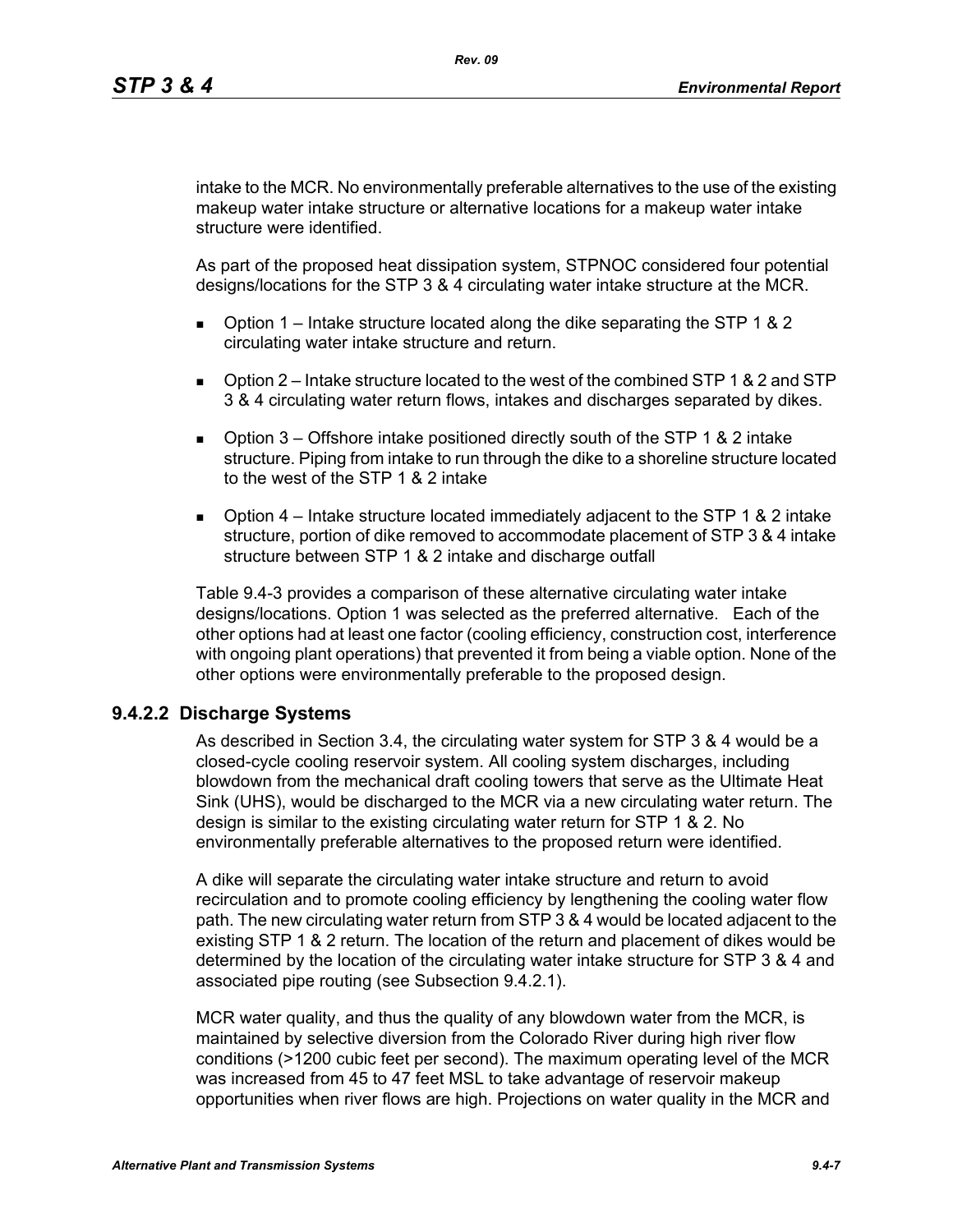additional upstream demands on the Colorado River could necessitate the use of the permitted reservoir blowdown system to maintain water quality (Reference 9.4-3).

As discussed in Section 3.4, blowdown from the MCR would be directed to the Colorado River via the existing blowdown structure, which includes a 1.1-mile-long discharge line that extends downstream along the west bank of the river and is equipped with seven discharge ports. One or more of the ports may be opened, depending on river flows, to promote rapid mixing of the effluent. Because the blowdown flow would be a small percentage of the Colorado River flow (Subsection 5.3.2), the effect on temperature downstream in the Colorado River would be negligible, and limited to an area in the immediate vicinity of the blowdown line. Similarly, chemical discharges would mix quickly with the larger freshwater flow of the Colorado River and impacts to aquatic communities will be small. Because STPNOC has proposed to use the existing blowdown structure and the impacts of its operation are SMALL, no consideration of alternatives to the proposed design was needed.

## **9.4.2.3 Water Supply**

The Colorado River would supply makeup water to the MCR to replace evaporative and seepage losses. Circulating water would be withdrawn from the MCR for condenser and turbine system cooling. The circulating water would be returned to the MCR. Groundwater wells would provide makeup water to the UHS (two mechanical draft cooling towers) and, indirectly (as blowdown from the towers) to the MCR. During normal operation, approximately 500 gpm of groundwater would be returned as surface water to the MCR (Table 3.3.1).

Hydrological studies in support of construction of STP 1 & 2 (Reference 9.4-1) showed a dependable supply of unappropriated water in the Colorado River during the six winter months of October through March. These studies involved an assessment for the years 1949 to 1971, and indicated that this water supply can be supplemented from flood flows during the other periods of the year. These conclusions remain valid for STP 3 & 4. The 7000-acre MCR is required for storage given the recurrence of droughts. Reservoir water quality is maintained by selective pumping from the Colorado River during high flow conditions. STPNOC has developed guidelines for water management during drought conditions that require actions at decreasing MCR levels. These guidelines allow water quality to be reduced in order to maintain MCR level during drought conditions (Reference 9.4-3).

In support of STP 1 & 2, STPNOC considered obtaining makeup water for the MCR from the Gulf of Mexico. While the use of makeup water from the Gulf of Mexico on a continuous basis would reduce the required size of the MCR, the costs associated with transporting makeup water and returning blowdown approximately 18 miles to the Gulf of Mexico make this alternative economically unattractive in comparison to using estuarine water from the Colorado River. Use of salt water from the Gulf of Mexico was also less desirable than the use of estuarine waters because of engineering problems associated with saltwater operation and because of the ecological impacts associated with the long pipeline and with the withdrawal of makeup water from, and the discharge of blowdown to, the Gulf. This alternative is not environmental preferable to the proposed makeup water supply from the Colorado River.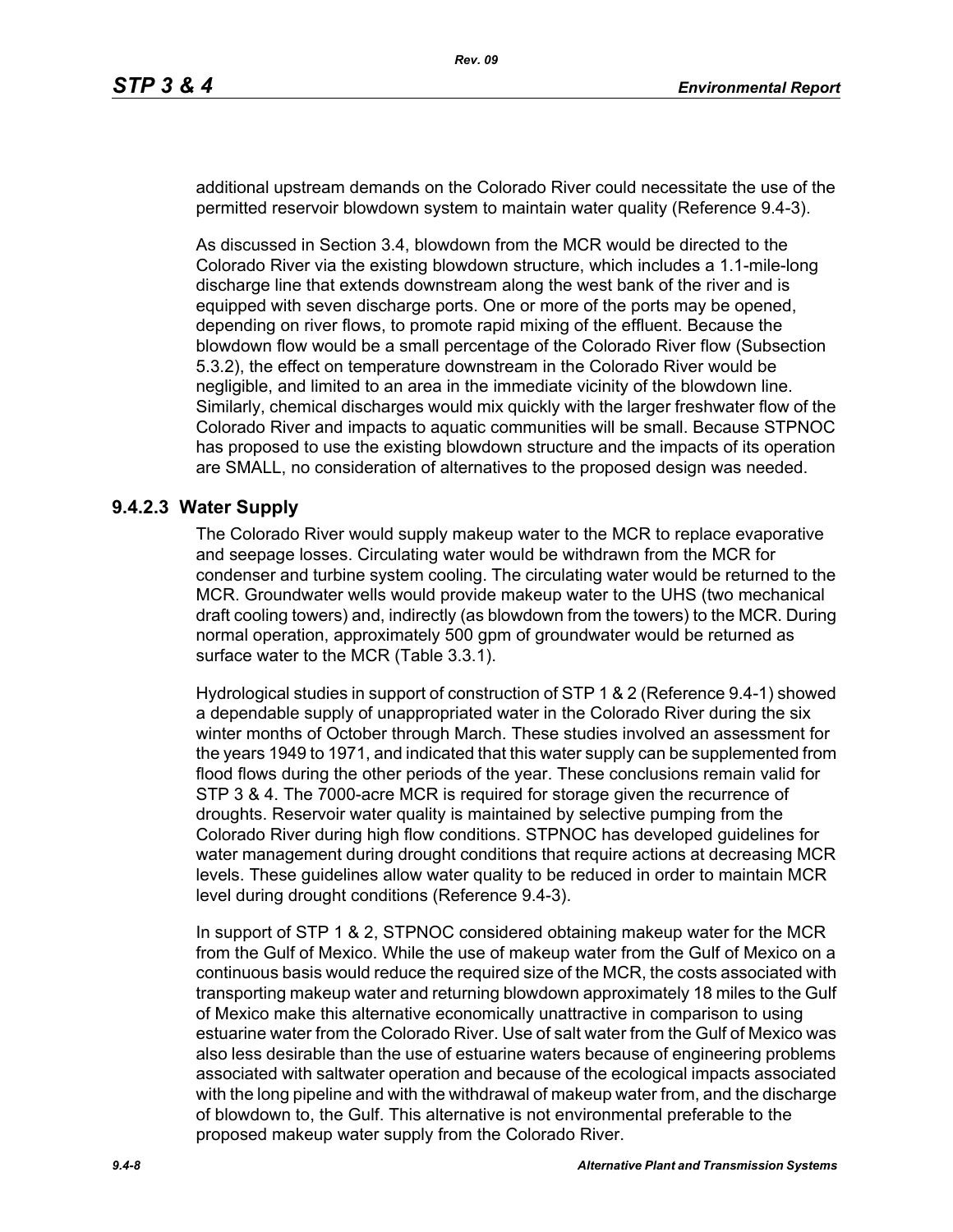In the case of the cooling reservoir, makeup water would be pumped on an intermittent basis from the estuarine portion of the Colorado River. The makeup and blowdown schemes for the MCR are described in Section 3.4. In the case of the spray canal or cooling tower systems, makeup water would be withdrawn from the freshwater portion of the Colorado River above the Fabridam near Bay City. The makeup water would be transported to the site via canal. Because of water availability considerations and thermal regulations for the river, STPNOC estimated an 1800-acre storage reservoir for makeup water and a 325-acre holding reservoir for blowdown would be required to operate the spray canal or cooling tower alternative heat dissipation systems (Reference 9.4-1). In evaluating alternative heat dissipation systems for STP 3 & 4, STPNOC assumed the functions of these additional reservoirs could be performed by the existing MCR with water supplied from the freshwater portion of the Colorado River. Construction of these additional reservoirs would not be environmentally preferable to use of the existing MCR.

STPNOC estimates that a supply of approximately 60,000 acre-feet per year of makeup water from upstream sources would be required to operate the spray canal or cooling tower alternative systems for STP 1 & 2 during years of relatively low rainfall and high gross evaporation from the onsite reservoir. The cost of purchasing makeup water from the reservoirs near Austin was estimated at \$15 per acre-foot during the planning for STP 1 & 2 (Reference 9.4-1) and would be higher now. In the case of the cooling pond (MCR) alternative, makeup water could be supplied from the estuarine portion of the Colorado River for the cost of pumping. Alternative sources of water, such as the use of the reservoirs near Austin, would represent a future loss of that freshwater supply for alternative uses and would not be environmentally preferable to the current STP water supply from the estuarine portion of the Colorado River.

### **9.4.2.4 Water Treatment**

As described in Subsection 3.3.2, the Colorado River would be the source of makeup water to the MCR which provides cooling for the new units' circulating water system. This water supply would be treated by injecting biocides at the intake structure to control biofouling in the circulating water system and associated piping. Because STP 3 & 4 would use the same water supply as the existing units, STPNOC expects that makeup and process water for the proposed units would be treated in the same manner.

Biocides or chemical additives would be from those approved by the U.S. Environmental Protection Agency or the state of Texas and the volume and concentration of each constituent discharged to the environment would meet the requirements established in the Texas Pollutant Discharge Elimination System (TPDES) permit. This permit would be revised, as necessary, to accommodate the construction and operational needs of STP 3 & 4. The final choice of water treatment chemicals or combination of chemicals would be dictated by makeup water conditions, technical feasibility, economics, and discharge permit requirements. Since the discharges from the system would be subject to TPDES permit limitations that consider aquatic impacts, these limitations would ensure that there would be no significant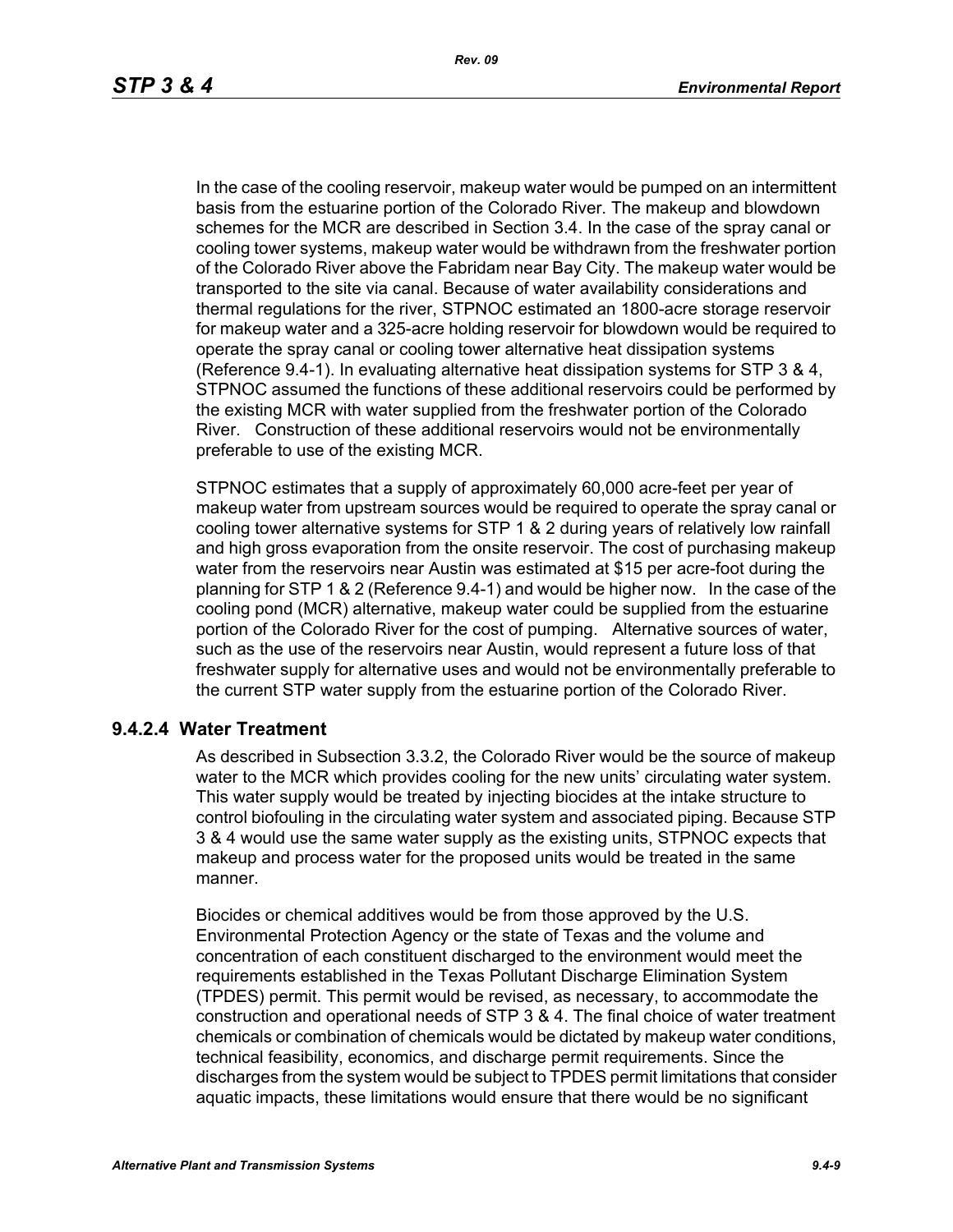impact from these discharges and, thus, different water treatment chemicals would be not be environmentally preferable to the existing impacts.

### **9.4.3 Transmission Systems**

New 345kV towers and lines would be constructed from the new STP 3 & 4 switchyard to connect to existing transmission lines on the STP site. Some modifications to the transmission system would be required; however, no new transmission lines or offsite rights-of-way would be associated with STP 3 & 4. Because the additional power provided by STP 3 & 4 would be transmitted over without significant additional environmental impacts, no new transmission system alternatives were considered.

Some modifications to the transmission system would be required. The Electric Reliability Council of Texas (ERCOT) Screening Study (Reference 9.4-4) calls for approximately 20 miles of conductor replacement to accommodate the additional current. There would be no change in line voltage and no new corridors would be needed. As discussed in Section 3.7, some towers would be replaced in order to maintain the National Electric Safety Code (NESC) standards in sag clearance.

To reduce the potential of vehicle-to-ground short-circuit shock to vehicles parked beneath the lines, all existing STP transmission lines are currently designed to provide clearances consistent with the NESC 5-milliamp rule and AEP and CenterPoint engineering standards. The upgrade of the existing transmission system described in Section 3.7 and Subsection 2.2.2.2 would likely change the geometry of the power lines, because the new conductors would sag differently and new towers would likely be taller. All transmission lines would continue to comply with the NESC and AEP and CenterPoint engineering standards.

The ERCOT Screening Study (Reference 9.4-4) identifies that some system improvements are needed to reduce thermal overloads caused by increased energy exports that would come from STP associated with the proposed interconnection. As discussed in Subsection 3.7.1, electrical design parameters, including transmission design voltage or voltages, line capacity, conductor type and configuration, spacing between phases, minimum conductor clearances to ground, maximum predicted electrical-field strength(s) at 1 meter above grade, the predicted electric-field strength(s) at the edge of rights-of way in kilovolts per meter, and the design for these values will be established from the final AEP Interconnection study.

The AEP Interconnection Study (Reference 9.4-5) evaluated a total of 11 different options to accommodate STP 3 & 4. These options consisted of different combinations of upgrades to transmission lines and alternative substation configurations. Five of the options were eliminated for technical feasibility reasons, while three other options were eliminated because they did not demonstrate a superior benefit compared to the retained options. Three options were retained for further detailed engineering analysis (Reference 9.4-5). STPNOC expects that the environmental impacts of any of these three options would be similar.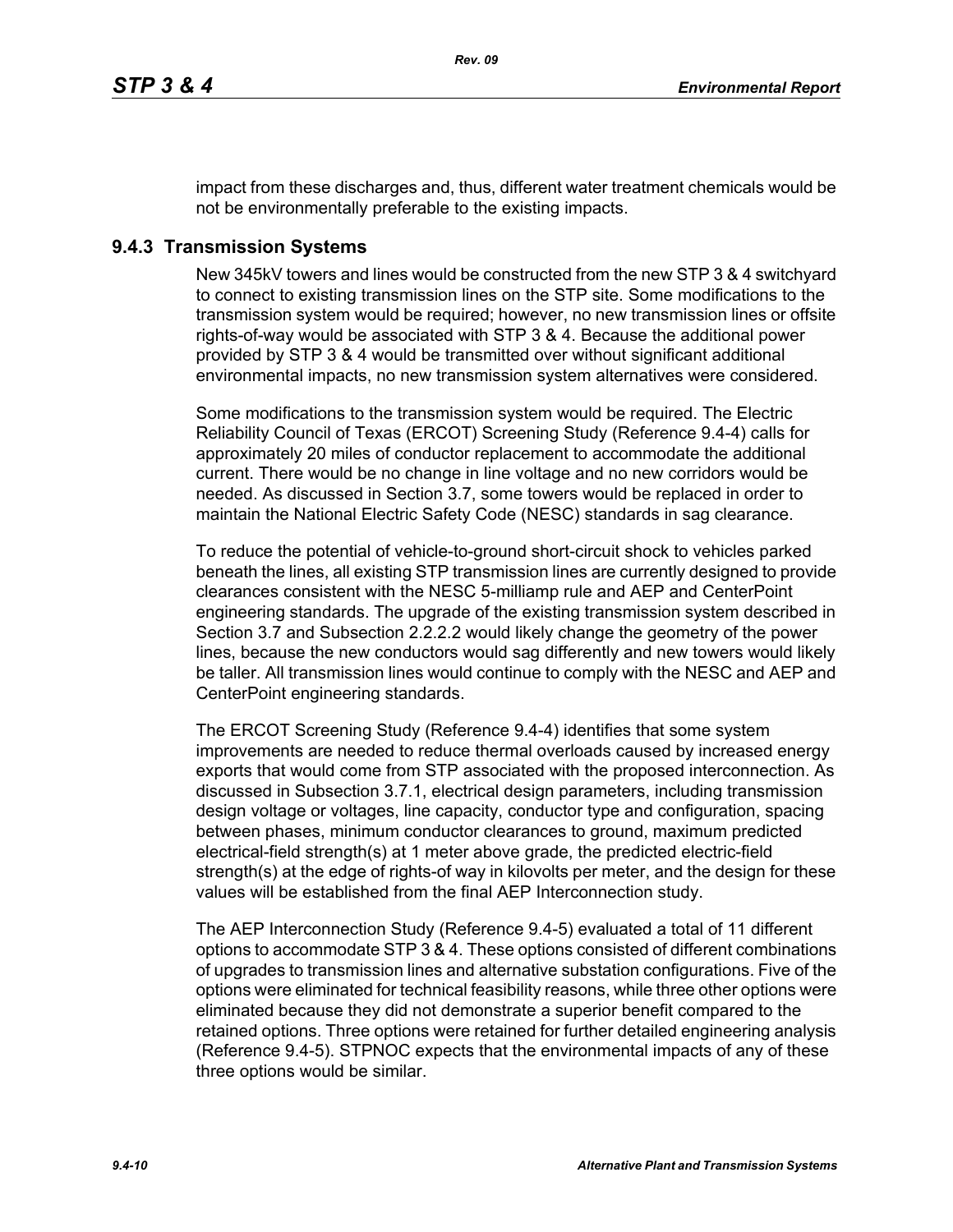## **9.4.4 References**

- 9.4-1 STP (South Texas Project) 1974. South Texas Project Units 1 & 2 Environmental Report, Amendment 2, October 25.
- 9.4-2 "Technical Development Document for the Final Regulations Addressing Cooling Water Intake Structures for New Facilities," EPA (U.S. Environmental Protection Agency), EPA-821-R-01-036, November, 2001.
- 9.4-3 STPNOC (South Texas Project Nuclear Operating Company) 2005. Water Conservation Plan, South Texas Project Electric Generating Station, Rev. 1, May 1.
- 9.4-4 ERCOT (Electric Reliability Council of Texas) 2007. 15INR0008 Generation Interconnect Screening Study, Matagorda County, TX. January 8.
- 9.4-5 "Interconnection Study for New Generation in Matagorda County," AEP (American Electric Power Service Corporation) 2007. 15NR0008, June.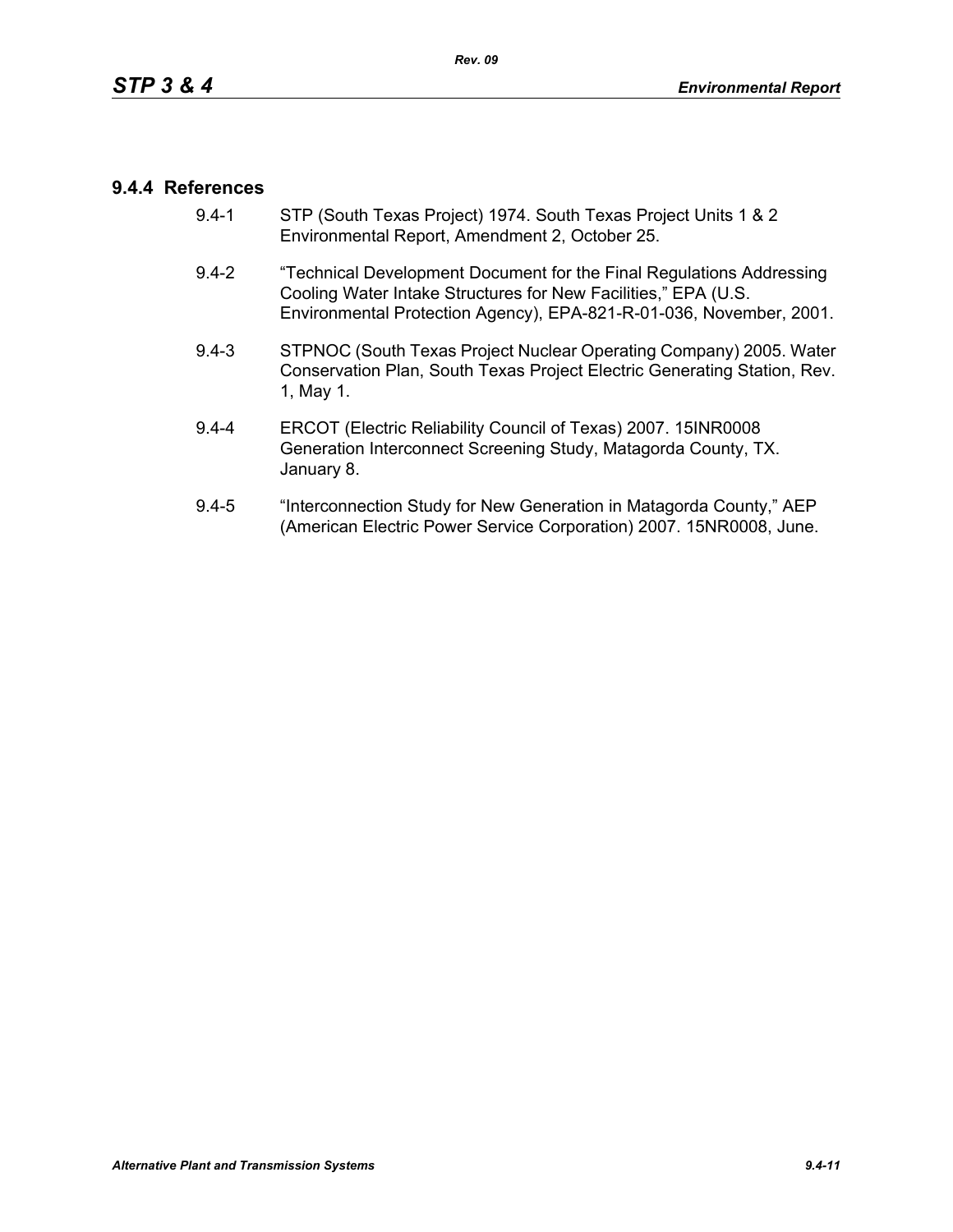| Table 9.4-1 Screening of Alternative Heat Dissipation Systems<br>(Alternatives 1 through 3) |                                                                                                                                                                                                                                                                                                                                                                                                                                                                                                      |                                                                                                                                                                                                                                        |                                                                                                                                                                                                                                                                                                                                                                        |  |
|---------------------------------------------------------------------------------------------|------------------------------------------------------------------------------------------------------------------------------------------------------------------------------------------------------------------------------------------------------------------------------------------------------------------------------------------------------------------------------------------------------------------------------------------------------------------------------------------------------|----------------------------------------------------------------------------------------------------------------------------------------------------------------------------------------------------------------------------------------|------------------------------------------------------------------------------------------------------------------------------------------------------------------------------------------------------------------------------------------------------------------------------------------------------------------------------------------------------------------------|--|
| <b>Factors Affecting System</b><br><b>Selection</b>                                         | <b>Cooling Reservoir</b><br>(Base Case)                                                                                                                                                                                                                                                                                                                                                                                                                                                              | <b>Spray Canal</b>                                                                                                                                                                                                                     | <b>Mechanical Draft Wet Cooling Tower</b><br>(MDCT)                                                                                                                                                                                                                                                                                                                    |  |
| Land Use: Onsite Land<br>Considerations [1]                                                 | Existing 7,000-acre MCR currently<br>operating at the STP site.                                                                                                                                                                                                                                                                                                                                                                                                                                      | Spray canal system (approximately 150<br>acres) could be placed within the<br>existing STP site. An additional 680<br>acres would be required for the intake<br>canal corridor.                                                        | MDCT system (approximately 70<br>acres) could be placed within the<br>existing STP site. An additional 630<br>acres would be required for the intake<br>canal corridor. System could be placed<br>within the confines of the existing STP<br>site.                                                                                                                     |  |
| Land Use: Terrain<br>considerations                                                         | Terrain features of the STP site support<br>a cooling reservoir with adequate<br>capacity to support four units.                                                                                                                                                                                                                                                                                                                                                                                     | Terrain features of the STP site are<br>suitable for a spray canal system.                                                                                                                                                             | Terrain features of the STP site are<br>suitable for a MDCT system.                                                                                                                                                                                                                                                                                                    |  |
| Water Use: Annual<br><b>Average Consumptive Use</b><br>$(acre-ft/yr)$                       | 43,000                                                                                                                                                                                                                                                                                                                                                                                                                                                                                               | 47,000                                                                                                                                                                                                                                 | 45,000                                                                                                                                                                                                                                                                                                                                                                 |  |
| <b>Atmospheric Effects</b>                                                                  | NUREG-1555 notes that the plume<br>from a cooling pond like the MCR<br>would exist as a fog over the pond or<br>as ground level fog evaporating within<br>300 meters from the pond, or lift to<br>become stratus for winds less than or<br>equal to 2.2 meters per second.<br>Elevated plumes and the associated<br>shadowing would not be expected from<br>operation of the MCR. In addition,<br>NUREG-1555 concludes that drift from<br>a cooling pond or lake would not need<br>to be considered. | A spray canal system could produce a<br>low-lying visible water droplet plume<br>and encourage formation of fog above<br>the heated pond. These impacts would<br>be localized and short-lived, and would<br>not disrupt the viewscape. | The system would emit water droplets<br>(drift) and intermittently produce a<br>visible vapor plume. The drift droplets<br>would be a minor source of particulate<br>matter and salt deposition. The water<br>vapor plume would not contribute to<br>fogging or icing conditions on local road<br>systems. Aesthetic impacts from the<br>visible plume would be small. |  |
| <b>Thermal and Physical</b><br><b>Effects</b>                                               | Thermal load to the MCR would be<br>additive to the thermal load from STP 1<br>& 2. The MCR was designed to<br>accommodate the thermal load of four<br>units.                                                                                                                                                                                                                                                                                                                                        | Thermal load would be rejected to the<br>spray canal reducing the thermal load<br>to the MCR relative to the base case.<br>Discharges to the Colorado River<br>would meet water quality standards.                                     | MDCT system would discharge a small<br>thermal load to the MCR relative to the<br>base case. Discharges to the Colorado<br>River would meet water quality<br>standards.                                                                                                                                                                                                |  |

*Alternative Plant and Transmission Systems* 

Alternative Plant and Transmission Systems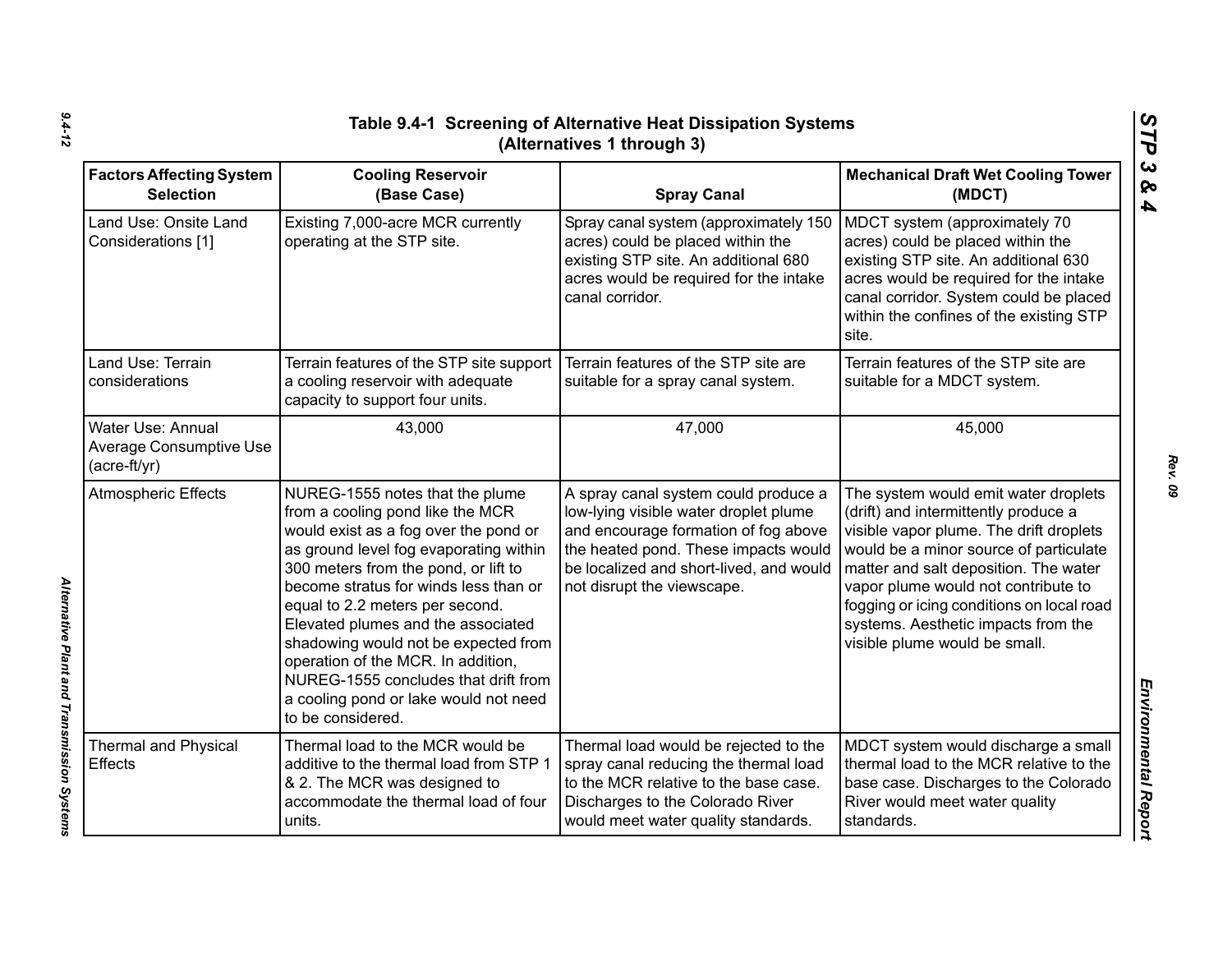| <b>Factors Affecting System</b>                     | <b>Cooling Reservoir</b>                                                                                                                                                                                                                                | <b>Spray Canal</b>                                                                                                                                                                                                                                     | <b>Mechanical Draft Wet Cooling Tower</b>                                                                                                                                                                                                                                                                                                                                                                                        |
|-----------------------------------------------------|---------------------------------------------------------------------------------------------------------------------------------------------------------------------------------------------------------------------------------------------------------|--------------------------------------------------------------------------------------------------------------------------------------------------------------------------------------------------------------------------------------------------------|----------------------------------------------------------------------------------------------------------------------------------------------------------------------------------------------------------------------------------------------------------------------------------------------------------------------------------------------------------------------------------------------------------------------------------|
| <b>Selection</b>                                    | (Base Case)                                                                                                                                                                                                                                             |                                                                                                                                                                                                                                                        | (MDCT)                                                                                                                                                                                                                                                                                                                                                                                                                           |
| Noise Impacts [2]                                   | Emits broadband noise that is largely                                                                                                                                                                                                                   | Emits broadband noise that is largely                                                                                                                                                                                                                  | Emits broadband noise that is largely                                                                                                                                                                                                                                                                                                                                                                                            |
|                                                     | indistinguishable from background and                                                                                                                                                                                                                   | indistinguishable from background and                                                                                                                                                                                                                  | indistinguishable from background and                                                                                                                                                                                                                                                                                                                                                                                            |
|                                                     | unobtrusive. Continuous noise level at                                                                                                                                                                                                                  | unobtrusive. Continuous noise level at                                                                                                                                                                                                                 | unobtrusive. Continuous noise level at                                                                                                                                                                                                                                                                                                                                                                                           |
|                                                     | site boundary estimated at 43 dBA.                                                                                                                                                                                                                      | site boundary estimated at 42 dBA.                                                                                                                                                                                                                     | site boundary estimated at 52 dBA.                                                                                                                                                                                                                                                                                                                                                                                               |
| Aesthetics and<br><b>Recreational Benefits</b>      | Consumptive water use and discharges<br>for the cooling reservoir would be<br>consistent with minimum stream flow<br>requirements for Colorado River<br>navigation and environmental<br>maintenance, fish and wildlife water<br>demand, and recreation. | Consumptive water use and discharges<br>for a spray canal system would be<br>consistent with minimum stream flow<br>requirements for Colorado River<br>navigation and environmental<br>maintenance, fish and wildlife water<br>demand, and recreation. | MDCT structures would pose higher<br>visual impacts than cooling reservoir or<br>spray canal alternatives. The plumes<br>resemble clouds and would not disrupt<br>the viewscape. Consumptive water use<br>and discharges for a MDCT system<br>would be consistent with minimum<br>stream flow requirements for Colorado<br>River navigation and environmental<br>maintenance, fish and wildlife water<br>demand, and recreation. |
| Legislative Restrictions                            | Approach and through-screen                                                                                                                                                                                                                             | Intake structure would meet Section                                                                                                                                                                                                                    | Intake structure would meet Section                                                                                                                                                                                                                                                                                                                                                                                              |
|                                                     | velocities are regulated by EPA and                                                                                                                                                                                                                     | 316(b) of the CWA and the                                                                                                                                                                                                                              | 316(b) of the CWA and the                                                                                                                                                                                                                                                                                                                                                                                                        |
|                                                     | subject to review under best                                                                                                                                                                                                                            | implementing regulations, as                                                                                                                                                                                                                           | implementing regulations, as                                                                                                                                                                                                                                                                                                                                                                                                     |
|                                                     | management practices (see Section                                                                                                                                                                                                                       | applicable. TPDES discharge permit                                                                                                                                                                                                                     | applicable. TPDES discharge permit                                                                                                                                                                                                                                                                                                                                                                                               |
|                                                     | 5.3.1.2). The approach velocity for the                                                                                                                                                                                                                 | thermal discharge limitation would                                                                                                                                                                                                                     | thermal discharge limitation would                                                                                                                                                                                                                                                                                                                                                                                               |
|                                                     | intake for STP 1 & 2 was designed to                                                                                                                                                                                                                    | address the additional thermal load                                                                                                                                                                                                                    | address the additional thermal load                                                                                                                                                                                                                                                                                                                                                                                              |
|                                                     | be 0.5 fps. The intake structure built for                                                                                                                                                                                                              | from blowdown. Storage of makeup                                                                                                                                                                                                                       | from blowdown. Storage of makeup                                                                                                                                                                                                                                                                                                                                                                                                 |
|                                                     | STP 1 & 2 has unused pumping                                                                                                                                                                                                                            | and blowdown at the STP site would                                                                                                                                                                                                                     | and blowdown at the STP site would                                                                                                                                                                                                                                                                                                                                                                                               |
|                                                     | capacity to accommodate the new                                                                                                                                                                                                                         | mitigate the impacts to the river.                                                                                                                                                                                                                     | mitigate the impacts to the river.                                                                                                                                                                                                                                                                                                                                                                                               |
|                                                     | units. The approach velocity of 0.5 fps                                                                                                                                                                                                                 | Regulatory restrictions would not                                                                                                                                                                                                                      | Regulatory restrictions would not                                                                                                                                                                                                                                                                                                                                                                                                |
|                                                     | is not expected to change when STP 3                                                                                                                                                                                                                    | negatively impact application of this                                                                                                                                                                                                                  | negatively impact application of this                                                                                                                                                                                                                                                                                                                                                                                            |
|                                                     | & 4 become operational.                                                                                                                                                                                                                                 | heat dissipation system.                                                                                                                                                                                                                               | heat dissipation system.                                                                                                                                                                                                                                                                                                                                                                                                         |
| Is this a suitable alternative<br>for the STP site? | Yes                                                                                                                                                                                                                                                     | Yes                                                                                                                                                                                                                                                    | Yes                                                                                                                                                                                                                                                                                                                                                                                                                              |

*Rev. 09*

*STP 3 & 4*

 $9.4 - 13$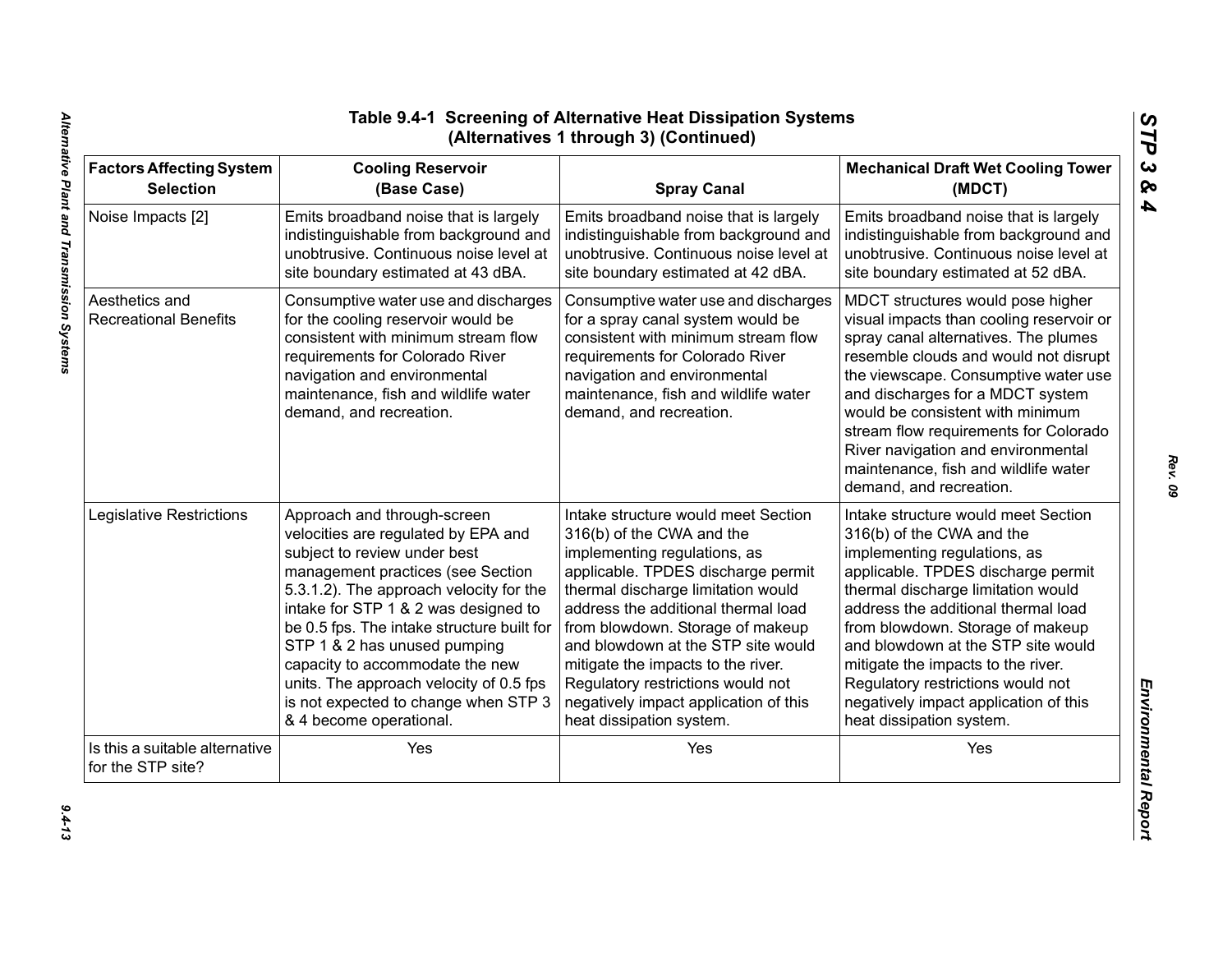- *9.4-14*
- 
- $(1)$  Accessors of the rich requirements (2.25 are once to the was assumed to furth these water storage requirements.<br>
Caroline of the control of the state of the state of the state of the state of the state of the state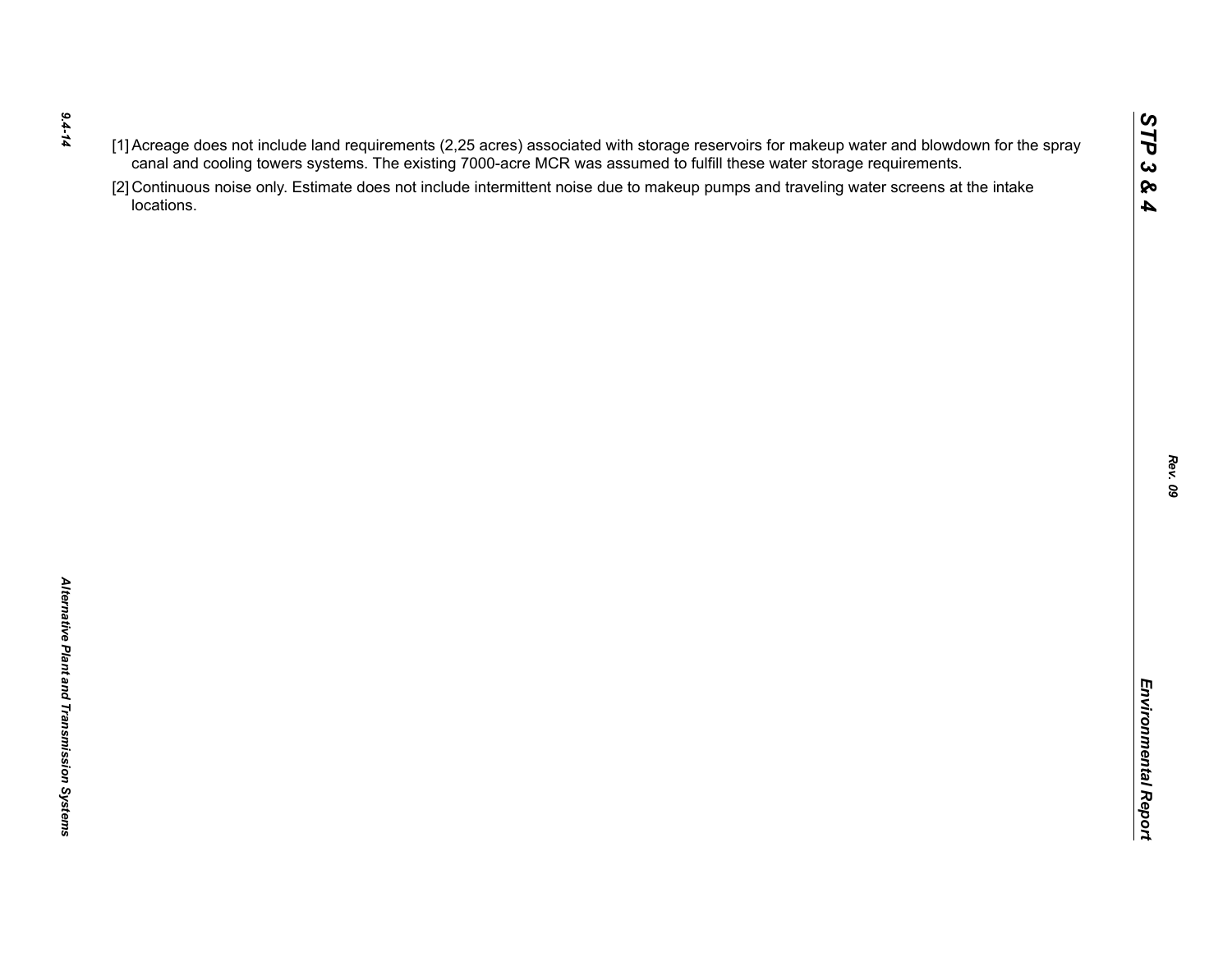| <b>Factors Affecting System</b><br><b>Selection</b>                                                                                                                                                                                                                                                                                                                                             | <b>Natural Draft Wet Cooling Towers</b><br>(NDCT)                                                                                                                                                                                                                                                                                                                         | <b>Mechanical Draft Wet/Dry Cooling</b><br><b>Towers (MDW/DCT)</b>                                                                                                                                                                                                                                                                                                                       | <b>Fan-Assisted Natural Draft Cooling</b><br><b>Towers (FNDCT)</b>                                                                                                                                                                                                                                                                                                     |
|-------------------------------------------------------------------------------------------------------------------------------------------------------------------------------------------------------------------------------------------------------------------------------------------------------------------------------------------------------------------------------------------------|---------------------------------------------------------------------------------------------------------------------------------------------------------------------------------------------------------------------------------------------------------------------------------------------------------------------------------------------------------------------------|------------------------------------------------------------------------------------------------------------------------------------------------------------------------------------------------------------------------------------------------------------------------------------------------------------------------------------------------------------------------------------------|------------------------------------------------------------------------------------------------------------------------------------------------------------------------------------------------------------------------------------------------------------------------------------------------------------------------------------------------------------------------|
| Land Use: Onsite Land<br>Considerations [1]                                                                                                                                                                                                                                                                                                                                                     | NDCT system (approximately 80<br>acres) could be placed within the<br>existing STP site. An additional 630<br>acres would be required for the<br>intake canal corridor.                                                                                                                                                                                                   | MDW/DCT system (~70 acres) could<br>be placed within the existing STP site.<br>An additional 630 acres would be<br>required for the intake canal corridor.                                                                                                                                                                                                                               | Fan-assisted NDCT system<br>(approximately 70 acres) could be<br>placed within the existing STP site. An<br>additional 630 acres would be required<br>for the intake canal corridor.                                                                                                                                                                                   |
| Land Use: Terrain<br>considerations                                                                                                                                                                                                                                                                                                                                                             | Terrain features of the STP site are<br>suitable for a NDCT system.                                                                                                                                                                                                                                                                                                       | Terrain features of the STP site are<br>suitable for a MDW/DCT system.                                                                                                                                                                                                                                                                                                                   | Terrain features of the STP site are<br>suitable for a fan-assisted NDCT<br>system.                                                                                                                                                                                                                                                                                    |
| Water Use: Annual Average<br>Consumptive Use (acre-<br>ft/yr)                                                                                                                                                                                                                                                                                                                                   | 45,000                                                                                                                                                                                                                                                                                                                                                                    | 42,000                                                                                                                                                                                                                                                                                                                                                                                   | 45,000                                                                                                                                                                                                                                                                                                                                                                 |
| <b>Atmospheric Effects</b>                                                                                                                                                                                                                                                                                                                                                                      | The system would emit water<br>droplets (drift) and intermittently<br>produce a visible vapor plume. The<br>drift droplets would be a minor<br>source of particulate matter and salt<br>deposition. The water vapor plume<br>would not contribute to fogging or<br>icing conditions on local road<br>systems. Aesthetic impacts from the<br>visible plume would be small. | The system would emit water droplets<br>(drift) and intermittently produce a<br>visible vapor plume. The drift droplets<br>would be a minor source of particulate<br>matter and salt deposition. The water<br>vapor plume would result in minimal<br>additional fogging but no icing<br>conditions on local road systems.<br>Aesthetic impacts from the visible<br>plume would be small. | The system would emit water droplets<br>(drift) and intermittently produce a<br>visible vapor plume. The drift droplets<br>would be a minor source of particulate<br>matter and salt deposition. The water<br>vapor plume would not contribute to<br>fogging or icing conditions on local road<br>systems. Aesthetic impacts from the<br>visible plume would be small. |
| <b>Thermal and Physical</b><br>MDW/DCT system would discharge a<br>NDCT system would discharge a<br>small thermal load to the MCR<br>small thermal load to the MCR relative<br>Effects<br>relative to the base case. Discharges<br>to the base case. Discharges to the<br>to the Colorado River would meet<br>Colorado River would meet water<br>water quality standards.<br>quality standards. |                                                                                                                                                                                                                                                                                                                                                                           | Fan-assisted NDCT system would<br>discharge a small thermal load to the<br>MCR relative to the base case.<br>Discharges to the Colorado River<br>would meet water quality standards.                                                                                                                                                                                                     |                                                                                                                                                                                                                                                                                                                                                                        |
| Noise Impacts [2]                                                                                                                                                                                                                                                                                                                                                                               | Emits broadband noise that is largely<br>indistinguishable from background<br>and unobtrusive. Continuous noise<br>level at site boundary estimated at<br>44 dBA.                                                                                                                                                                                                         | Emits broadband noise that is largely<br>indistinguishable from background and<br>unobtrusive. Continuous noise level at<br>site boundary estimated at 52 dBA.                                                                                                                                                                                                                           | Emits broadband noise that is largely<br>indistinguishable from background and<br>unobtrusive. Continuous noise level at<br>site boundary estimated at 54 dBA.                                                                                                                                                                                                         |

*STP 3 & 4*

 $9.4 - 15$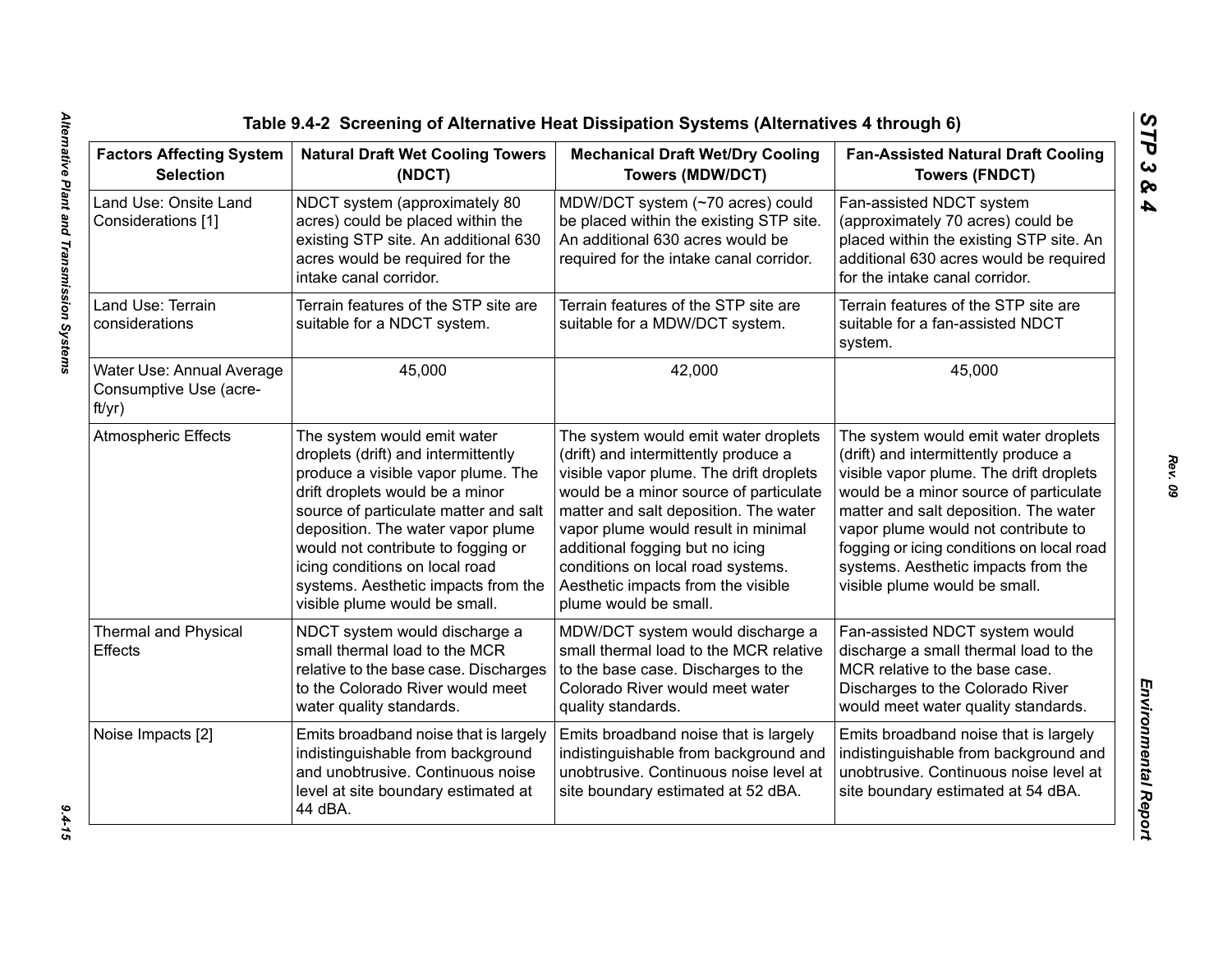| <b>Factors Affecting System</b>                     | <b>Natural Draft Wet Cooling Towers</b>                                                                                                                                                                                                                                                                                                                                                                                              | <b>Mechanical Draft Wet/Dry Cooling</b>                                                                                                                                                                                                                                                                                                                                                                                                   | <b>Fan-Assisted Natural Draft Cooling</b>                                                                                                                                                                                                                                                                                                                                                                                                                                       |  |
|-----------------------------------------------------|--------------------------------------------------------------------------------------------------------------------------------------------------------------------------------------------------------------------------------------------------------------------------------------------------------------------------------------------------------------------------------------------------------------------------------------|-------------------------------------------------------------------------------------------------------------------------------------------------------------------------------------------------------------------------------------------------------------------------------------------------------------------------------------------------------------------------------------------------------------------------------------------|---------------------------------------------------------------------------------------------------------------------------------------------------------------------------------------------------------------------------------------------------------------------------------------------------------------------------------------------------------------------------------------------------------------------------------------------------------------------------------|--|
| <b>Selection</b>                                    | (NDCT)                                                                                                                                                                                                                                                                                                                                                                                                                               | <b>Towers (MDW/DCT)</b>                                                                                                                                                                                                                                                                                                                                                                                                                   | <b>Towers (FNDCT)</b>                                                                                                                                                                                                                                                                                                                                                                                                                                                           |  |
| Aesthetics and Recreational<br><b>Benefits</b>      | NDCT structures would pose the<br>highest visual impact due to their<br>height (approximately 500 feet). The<br>plumes resemble clouds and would<br>not disrupt the viewscape.<br>Consumptive water use and<br>discharges for a NDCT system<br>would be consistent with minimum<br>stream flow requirements for<br>Colorado River navigation and<br>environmental maintenance, fish and<br>wildlife water demand, and<br>recreation. | MDW/DCT structures would pose<br>higher visual impacts than cooling<br>reservoir or spray canal alternatives.<br>The plumes resemble clouds and<br>would not disrupt the viewscape.<br>Consumptive water use and discharges<br>for a MDW/DCT system would be<br>consistent with minimum stream flow<br>requirements for Colorado River<br>navigation and environmental<br>maintenance, fish and wildlife water<br>demand, and recreation. | Fan-assisted NDCT structures (height<br>$\sim$ 180 ft) would pose visual impacts<br>greater than MDCT but less than<br>conventional NDCT. The plumes<br>resemble clouds and would not disrupt<br>the viewscape.<br>Consumptive water use and discharges<br>for a fan-assisted NDCT system would<br>be consistent with minimum stream<br>flow requirements for Colorado River<br>navigation and environmental<br>maintenance, fish and wildlife water<br>demand, and recreation. |  |
| Legislative Restrictions                            | Intake structure would meet Section                                                                                                                                                                                                                                                                                                                                                                                                  | Intake structure would meet Section                                                                                                                                                                                                                                                                                                                                                                                                       | Intake structure would meet Section                                                                                                                                                                                                                                                                                                                                                                                                                                             |  |
|                                                     | 316(b) of the CWA and the                                                                                                                                                                                                                                                                                                                                                                                                            | 316(b) of the CWA and the                                                                                                                                                                                                                                                                                                                                                                                                                 | 316(b) of the CWA and the                                                                                                                                                                                                                                                                                                                                                                                                                                                       |  |
|                                                     | implementing regulations, as                                                                                                                                                                                                                                                                                                                                                                                                         | implementing regulations, as                                                                                                                                                                                                                                                                                                                                                                                                              | implementing regulations, as                                                                                                                                                                                                                                                                                                                                                                                                                                                    |  |
|                                                     | applicable. TPDES discharge permit                                                                                                                                                                                                                                                                                                                                                                                                   | applicable. TPDES discharge permit                                                                                                                                                                                                                                                                                                                                                                                                        | applicable. TPDES discharge permit                                                                                                                                                                                                                                                                                                                                                                                                                                              |  |
|                                                     | thermal discharge limitation would                                                                                                                                                                                                                                                                                                                                                                                                   | thermal discharge limitation would                                                                                                                                                                                                                                                                                                                                                                                                        | thermal discharge limitation would                                                                                                                                                                                                                                                                                                                                                                                                                                              |  |
|                                                     | address the additional thermal load                                                                                                                                                                                                                                                                                                                                                                                                  | address the additional thermal load                                                                                                                                                                                                                                                                                                                                                                                                       | address the additional thermal load                                                                                                                                                                                                                                                                                                                                                                                                                                             |  |
|                                                     | from blowdown. Storage of makeup                                                                                                                                                                                                                                                                                                                                                                                                     | from blowdown. Storage of makeup                                                                                                                                                                                                                                                                                                                                                                                                          | from blowdown. Storage of makeup                                                                                                                                                                                                                                                                                                                                                                                                                                                |  |
|                                                     | and blowdown at the STP site would                                                                                                                                                                                                                                                                                                                                                                                                   | and blowdown at the STP site would                                                                                                                                                                                                                                                                                                                                                                                                        | and blowdown at the STP site would                                                                                                                                                                                                                                                                                                                                                                                                                                              |  |
|                                                     | mitigate the impacts to the river.                                                                                                                                                                                                                                                                                                                                                                                                   | mitigate the impacts to the river.                                                                                                                                                                                                                                                                                                                                                                                                        | mitigate the impacts to the river.                                                                                                                                                                                                                                                                                                                                                                                                                                              |  |
|                                                     | Regulatory restrictions would not                                                                                                                                                                                                                                                                                                                                                                                                    | Regulatory restrictions would not                                                                                                                                                                                                                                                                                                                                                                                                         | Regulatory restrictions would not                                                                                                                                                                                                                                                                                                                                                                                                                                               |  |
|                                                     | negatively impact application of this                                                                                                                                                                                                                                                                                                                                                                                                | negatively impact application of this                                                                                                                                                                                                                                                                                                                                                                                                     | negatively impact application of this                                                                                                                                                                                                                                                                                                                                                                                                                                           |  |
|                                                     | heat dissipation system.                                                                                                                                                                                                                                                                                                                                                                                                             | heat dissipation system.                                                                                                                                                                                                                                                                                                                                                                                                                  | heat dissipation system.                                                                                                                                                                                                                                                                                                                                                                                                                                                        |  |
| Is this a suitable alternative<br>for the STP site? | Yes                                                                                                                                                                                                                                                                                                                                                                                                                                  | Yes                                                                                                                                                                                                                                                                                                                                                                                                                                       | Yes                                                                                                                                                                                                                                                                                                                                                                                                                                                                             |  |

*9.4-16*

*Rev. 09*

*STP 3 & 4*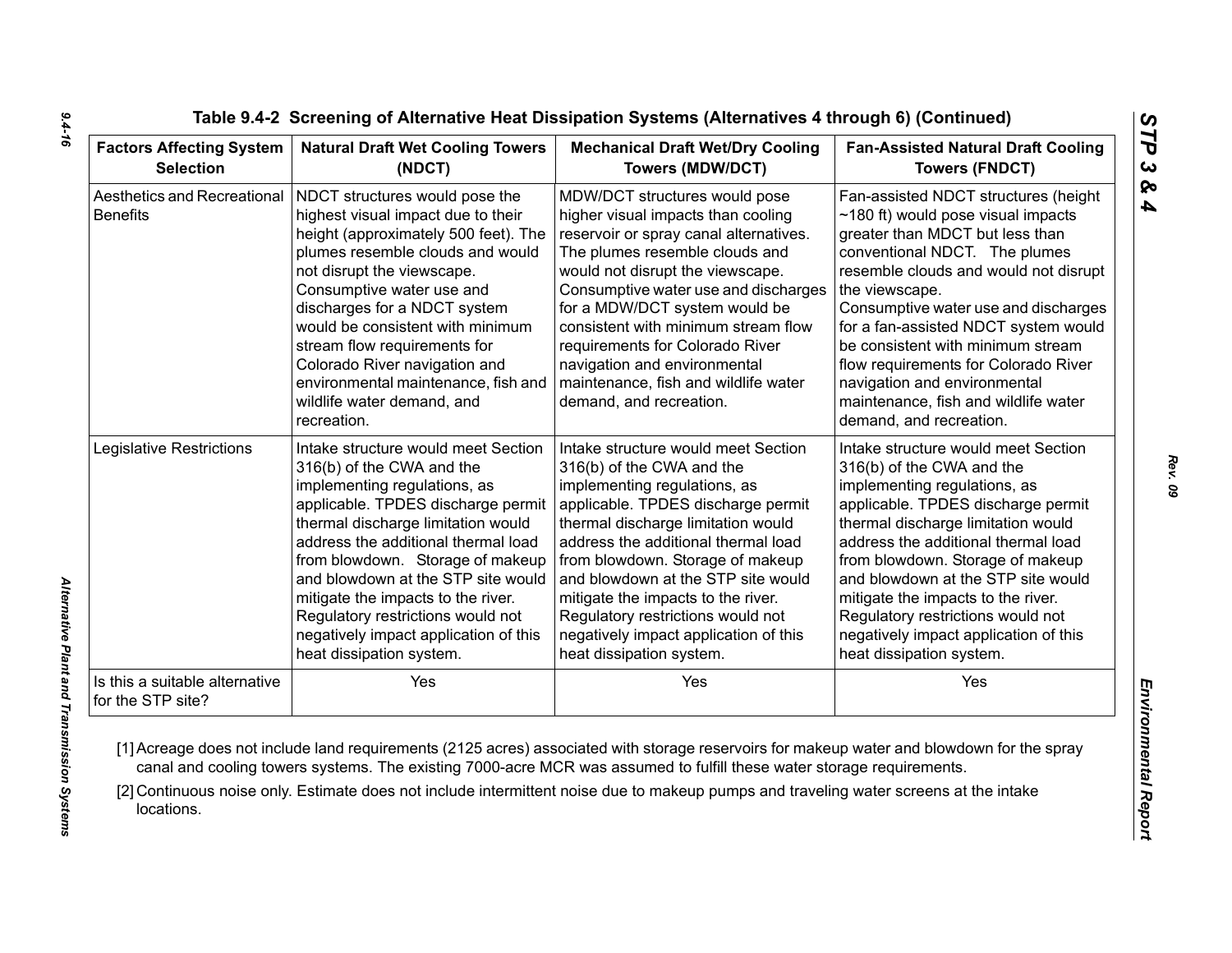| <b>Attribute</b>                                    | <b>Option 1 - Intake Along</b><br><b>Existing Dike</b>                                                                                                                                | <b>Option 2 - Intake West of Combined</b><br>STP 1 & 2 and 3 & 4 Discharge                                                                                                                                                                                                         | <b>Option 3 - Offshore</b><br><b>Intake</b>                       | Option 4 - Intake<br><b>Between Existing</b><br>STP 1 & 2 Intake and<br><b>Discharge</b>                                                                                                                                                 |
|-----------------------------------------------------|---------------------------------------------------------------------------------------------------------------------------------------------------------------------------------------|------------------------------------------------------------------------------------------------------------------------------------------------------------------------------------------------------------------------------------------------------------------------------------|-------------------------------------------------------------------|------------------------------------------------------------------------------------------------------------------------------------------------------------------------------------------------------------------------------------------|
| <b>MCR Perimeter</b><br><b>Embankment Integrity</b> | Provides sufficient clear<br>distance from the<br>excavation for construction<br>of the intake structure to the<br>perimeter embankment to<br>pose no risk to<br>embankment integrity | Intake structure located at least 200<br>feet from base of perimeter<br>embankment to eliminate possible<br>stability issues and embankment<br>displacement/deformation.<br>Approximately 400 foot width cut from<br>top of berm to allow passage for<br>circulating water piping. | Similar to Option 2                                               | Similar to Option 2                                                                                                                                                                                                                      |
| Room for Expansion                                  | Location can accommodate<br>a larger intake structure<br>with minor adjustments                                                                                                       | <b>NA</b>                                                                                                                                                                                                                                                                          | <b>NA</b>                                                         | Limited space and<br>accessibility for<br>construction activities.<br>Location does not allow for<br>expansion (e.g., if required<br>flow rates increase due to<br>condenser configuration)                                              |
| Ease of Construction                                | Optimum access allowing<br>straight forward<br>construction methods                                                                                                                   | <b>NA</b>                                                                                                                                                                                                                                                                          | Cost of underwater<br>construction would be<br>prohibitively high | Circulating water piping<br>would block existing<br>access road from<br>embankment base road to<br>top of berm road.<br>Unacceptable to obstruct<br>the access road as it is<br>used daily to service the<br>STP 1 & 2 intake structure. |
| Cooling Efficiency                                  | <b>NA</b>                                                                                                                                                                             | Could impede cooling efficiency by the<br>MCR as it reduces by half the cooling<br>water flow path between the discharge<br>outfall and the respective intakes of<br>either the existing plant or the new<br>units                                                                 | <b>NA</b>                                                         | <b>NA</b>                                                                                                                                                                                                                                |

 $9.4 - 17$